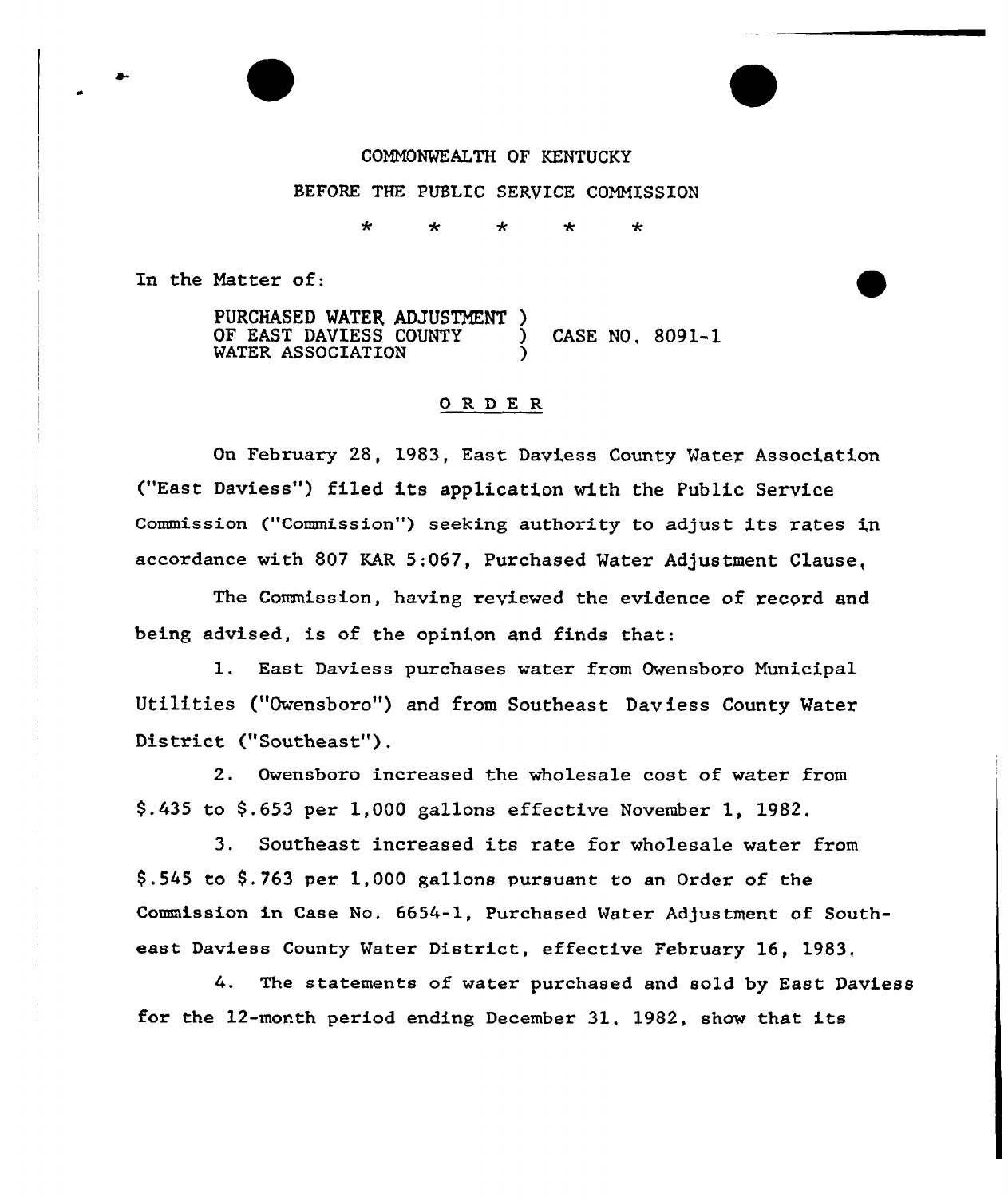line loss is approximately 16 percent, After adjusting the line loss to the maximum of 15 percent allowed by the Commission, the total allowable increase in purchased water costs is \$26,650, resulting in a purchased water adjustment in the amount of  $$,26$ per 1,000 gallons,

5. The financial exhibits filed by East Daviess indicate that it cannot absorb an increase of this magnitude in purchased water costs.

6. The purchased water adjustment in the amount of  $$.26$ per 1,000 gallons and the rates in Appendix A are fair, just and reasonable and should be approved.

IT IS THEREFORE ORDERED that the purchased water adjustment in the amount of  $$.26$  per 1.000 gallons and the rates in Appendix A be and they hereby are approved for service rendered on and after the date of this Oxder,

IT IS FURTHER ORDERED that for the purpose of future 'application of the purchased water adjustment clause of East Daviess, the base rates for purchased water shall be:

Supplier Rate Owensboro Municipal Utilities \$.653 per 1,000 gallons Southeast Daviess County  $.763$  per 1,000 gallons IT IS FURTHER ORDERED that within 30 days of the date of

 $-2-$ 

this Order, East Daviess shall file with the Commission its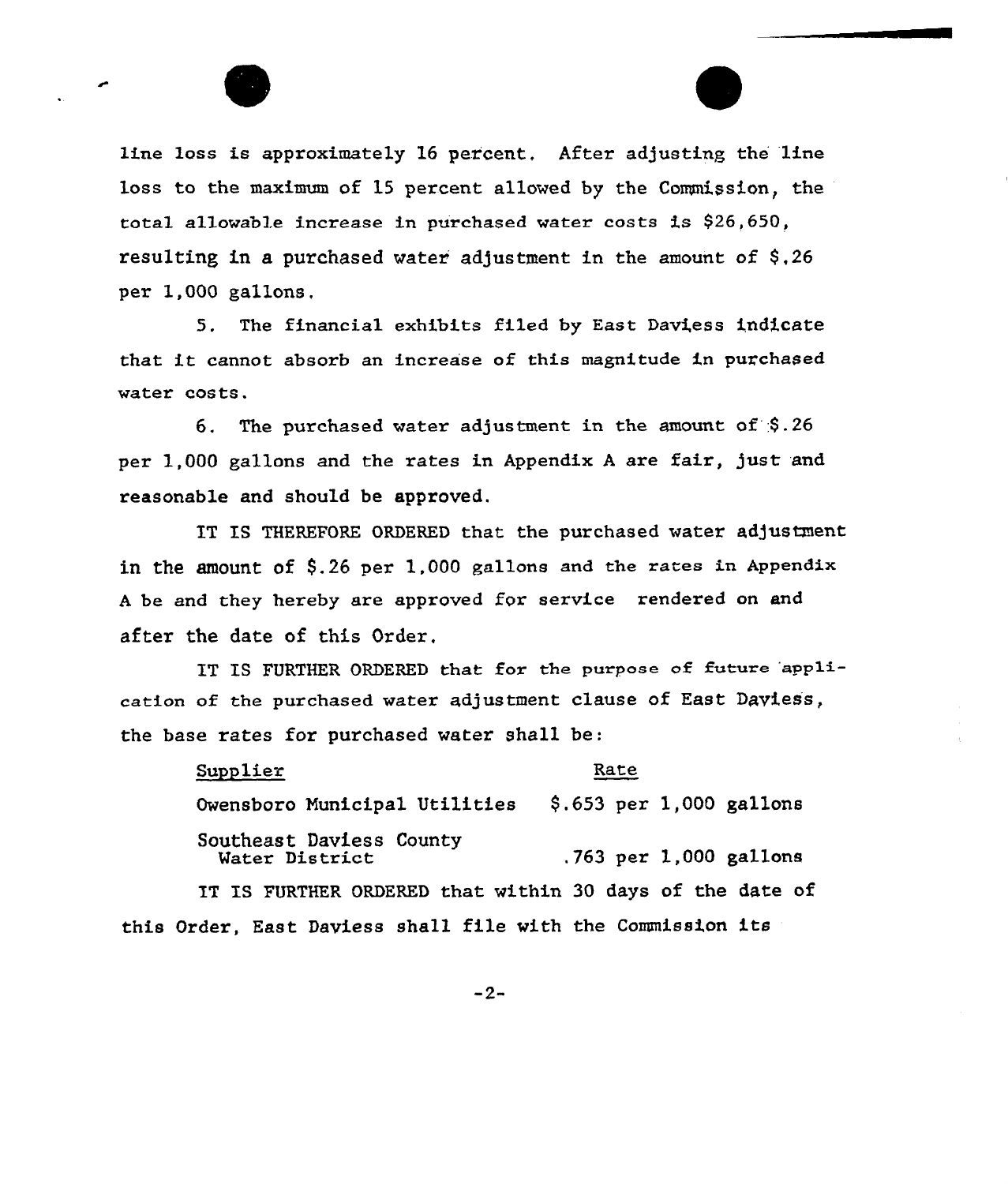

revised tariff sheets setting out the rates approved herein.

Done at Frankfort, Kentucky, this 14th day of March, 1983. PUBLIC SERVICE COMMISSION

:Ll *Chairman* 

andall\_

 $\overline{\text{Comm}}$ 

计符号

ATTEST:

Secretary